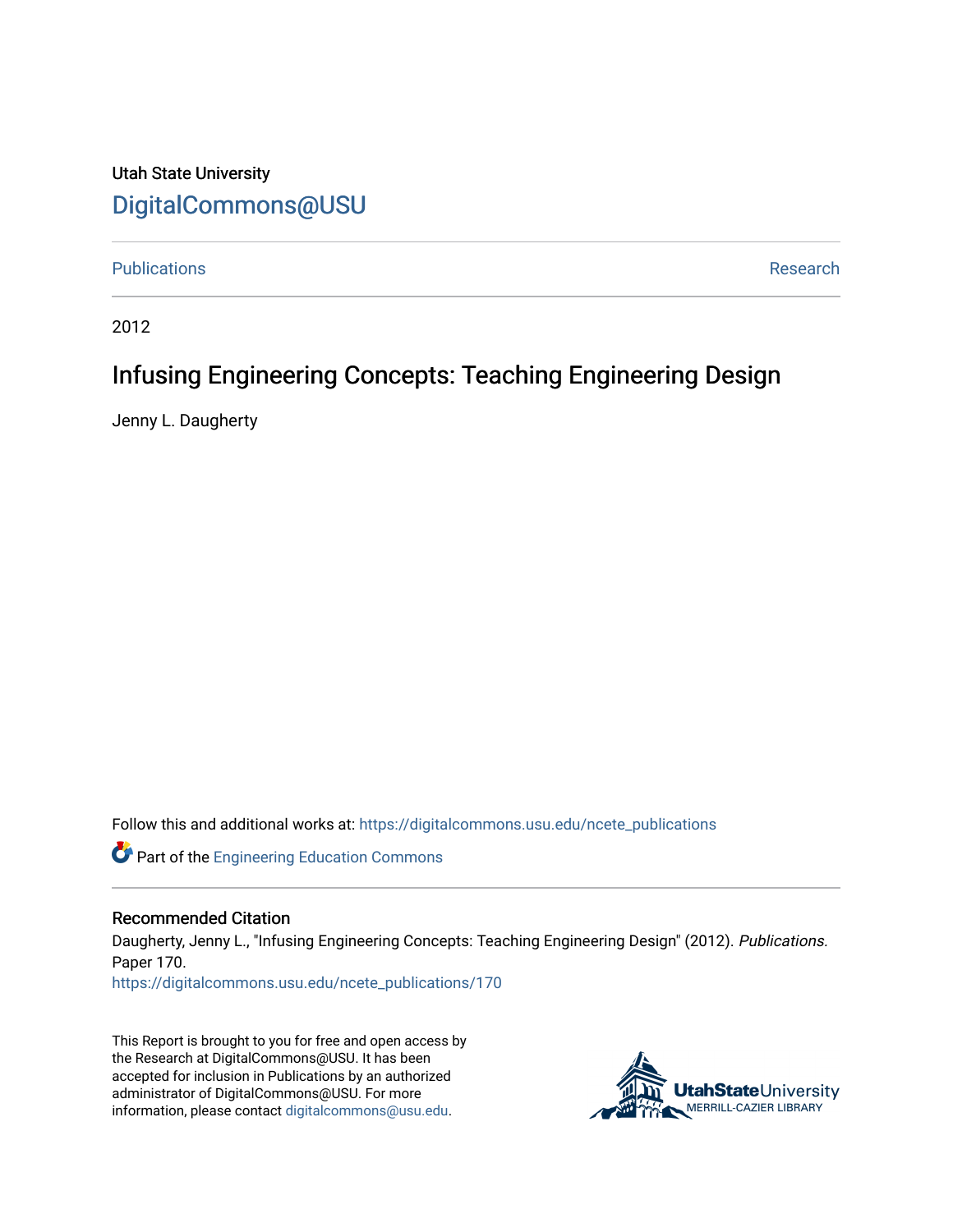

# **Infusing Engineering Concepts: Teaching Engineering Design**

**Jenny Daugherty 2012**





**The material is based on work supported by the National Science Foundation under Grant No. ESI-0426421**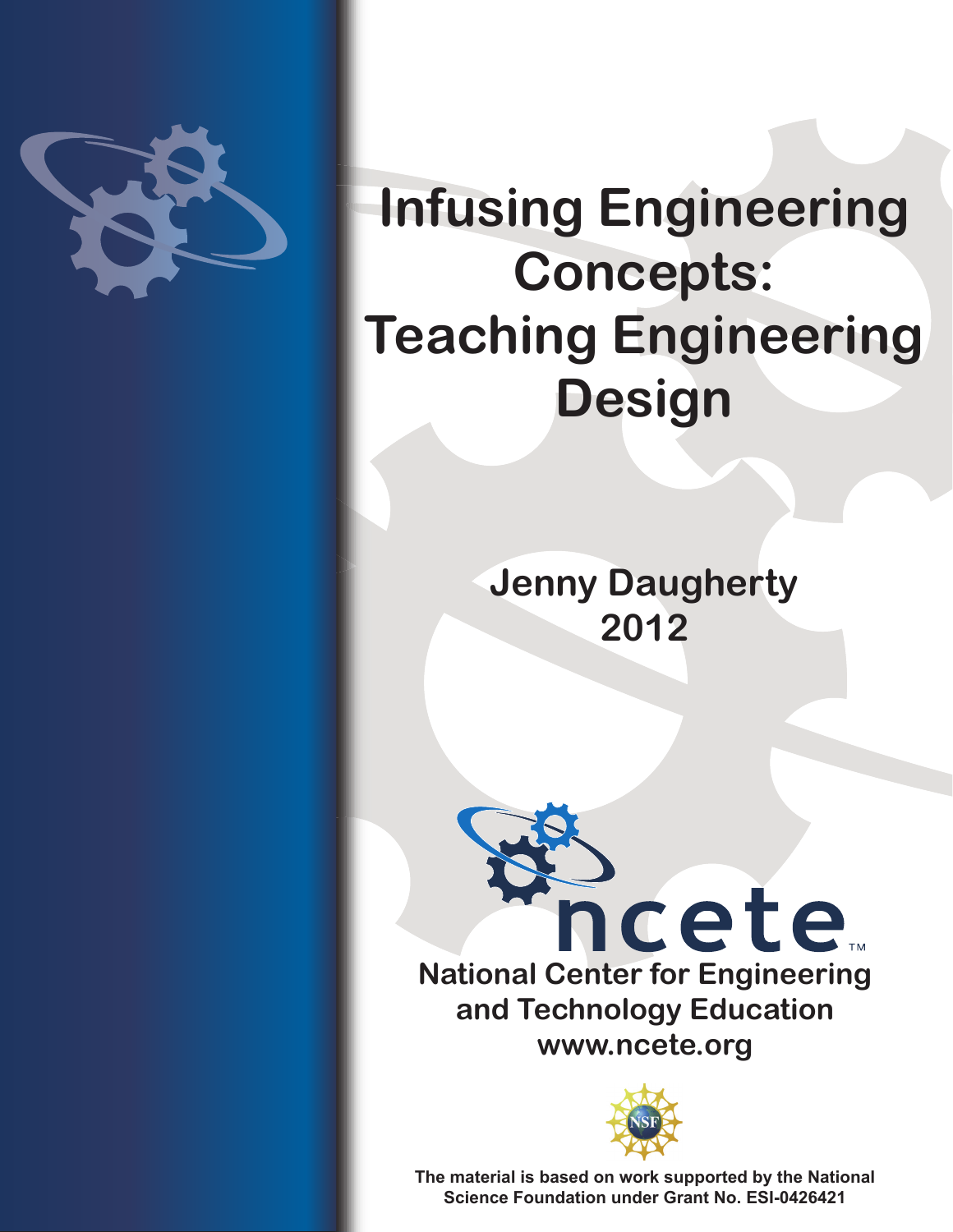#### **Infusing Engineering Concepts: Teaching Engineering Design**

Jenny L. Daugherty Purdue University

Engineering has gained considerable traction in many K-12 schools. However, there are several obstacles or challenges to an effective approach that leads to student learning. Questions such as where engineering best fits in the curriculum; how to include it authentically and appropriately; toward what educational end; and how best to prepare teachers need to be answered. Integration or infusion appears to be the most viable approach; instead of stand-alone engineering courses squeezing into the already crammed curriculum. An integrative approach whereby engineering is infused into the existing curriculum, within science, technology, mathematics or other courses, appears to be the best approach to expose students to engineering learning.

Given this perspective, emerging new national assessments and calls for new standards to include engineering strands, suggest a new curriculum structure, as well as more effective teacher preparation to deliver instruction. For example, the National Research Council 2011 report, *A Framework for K-12 Science Standards*, includes engineering as one of four strands and identifies cross-cutting concepts in engineering and in science education. However, little is yet known about how best to infuse engineering concepts into the K-12 curriculum. What does it mean to infuse engineering concepts into high school instruction? This question raises significant issues that need to be addressed in order to integrate appropriate engineering concepts and accomplish important learning outcomes.

In order to explore this larger question, an expert focus group meeting was convened to inform the development of a model or descriptions for infusing engineering concepts into high school instruction and to address some of the pertinent questions involved. This meeting was funded by the National Center for Engineering and Technology Education<sup>1</sup> (NCETE) and builds upon earlier work funded by NCETE to study teacher professional development and identify an engineering concept base for secondary teachers (Custer, Daugherty, & Meyer, 2010; Daugherty, 2009; Daugherty & Custer, 2010). The focus group was assigned the primary task of identifying the instructional design problems encountered when infusing engineering concepts into high school science instruction. The primary questions guiding this focus group were:

What does it mean to infuse engineering concepts into instruction?

 $\overline{a}$ 

What are the implications for infusing engineering concepts into instruction?

#### **Background**

The focus group meeting is an important input toward a larger project, in which the researcher is a co-Principal Investigator. The Infuse Project was funded by the National Science Foundation to research teacher learning through an innovative approach to professional development that is engineering conceptdriven.<sup>2</sup> The project is focused on the infusion of engineering concepts into life science and physical science education. A partnership among life science educators at Stevens Institute of Technology, a

<sup>&</sup>lt;sup>1</sup> This material is based upon work supported by the National Science Foundation under Grant No. 0426421. Any opinions, findings, and conclusions of recommendations expressed in this material are those of the authors and do not necessarily reflect the views of the National Science Foundation.

<sup>&</sup>lt;sup>2</sup> Project Infuse is supported by the National Science Foundation under Grant No. 1158615. Any opinions, findings, and conclusions of recommendations expressed in this material are those of the authors and do not necessarily reflect the views of the National Science Foundation.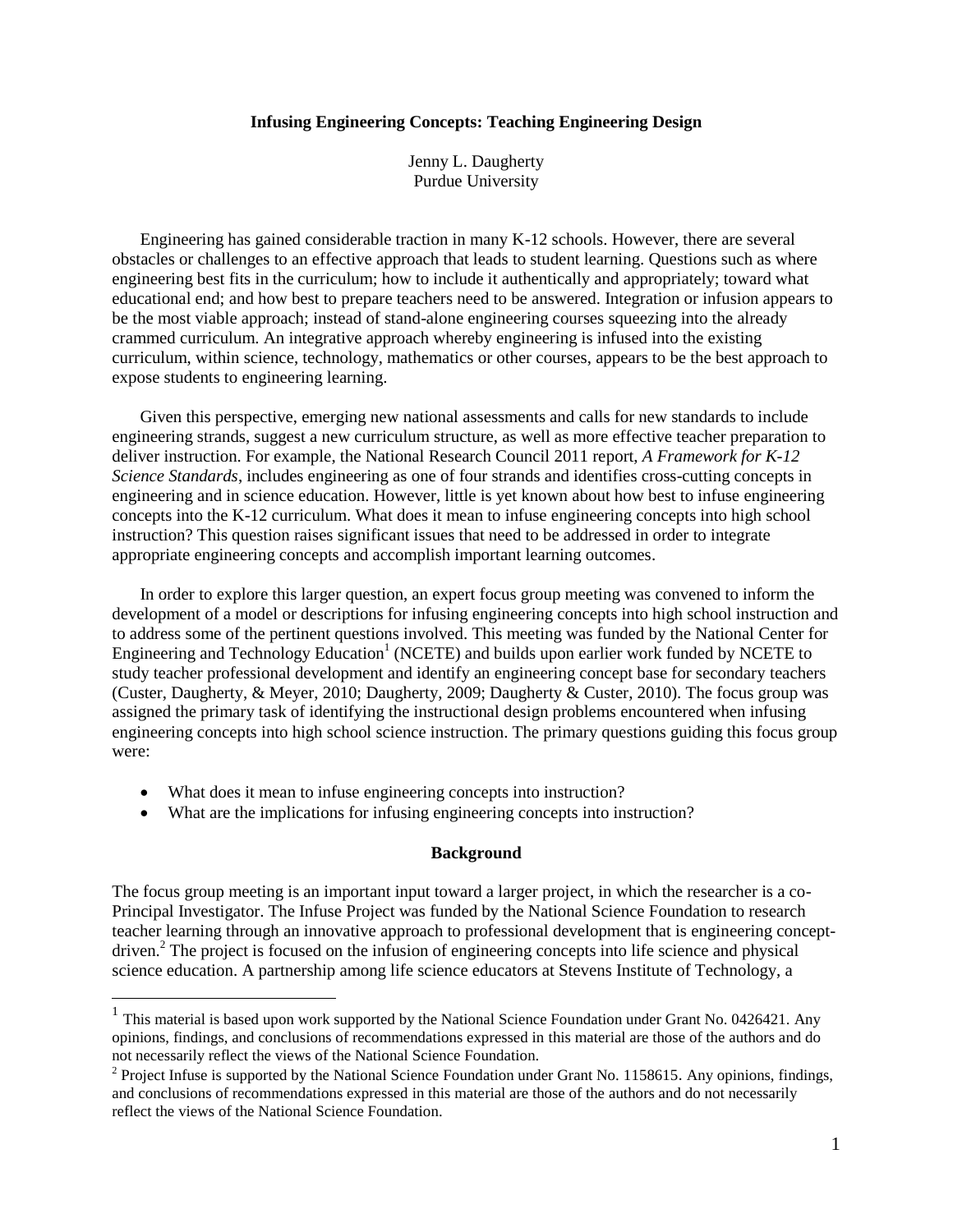physical science educator at the University of Massachusetts-Boston, and engineering teacher educators at Black Hills State University, Purdue University, and University of Maryland-Baltimore County is developing an engineering concept based professional development approach and examining its viability.

The Project Infuse research team has been engaged in work that helped to inform this focus group meeting. This has included the development and refinement of an engineering concept base. Building on studies conducted to identify core engineering concepts for the K-12 level (Custer, Daugherty, & Meyer, 2010; Rossouw, Hacker, & de Vries, 2010), the Project Infuse research team employed a systematic process to define the conceptual base for engineering at a level appropriate for secondary level science education. From the lists of concepts identified in the two studies, the project leadership team discussed the merits of each of the studies and discussed the outcomes of each. Based on this information, the team decided that there were too many concepts identified between the two studies to use all as the conceptual base for the project, have each defined in the literature, and assessed on one instrument. It was determined that a more manageable number was required. The team decided to focus on a smaller set of primary concepts that are central to engineering, important at the secondary level, and can provide strong links to science education. From these criteria, four primary concepts emerged and definitions for them were selected and refined from the literature base. The concepts and definitions are presented in Table 1.

| Concept        | <b>Definition Selected/Refined</b>                                                                                                                                                                                                                                                                                                |
|----------------|-----------------------------------------------------------------------------------------------------------------------------------------------------------------------------------------------------------------------------------------------------------------------------------------------------------------------------------|
| Design         | Design is an iterative process conducted within specified constraints to develop<br>products or systems to satisfy human needs and wants. Design typically includes<br>components such as problem definition, data analysis, modeling, and solution<br>refinement and has both technological and social components.               |
| Analysis       | Using tools such as physical, graphic and analytical models, empirical equations,<br>and experience to analyze data and predict the performance or behavior of an object<br>or system throughout the life of the design process.                                                                                                  |
| Modeling       | Creating a detailed visual, mathematical, or three-dimensional representation of an<br>object or design, often smaller than the original. Modeling is often used to test and<br>communicate ideas, make changes to a design, visualize and analyze systems, and to<br>learn more about what would happen to a similar real object |
| <b>Systems</b> | A system is a group of interrelated components designed collectively to achieve a<br>desired goal. Systems should be studied in different contexts, including the design,<br>troubleshooting, and operation of simple and complex systems.                                                                                        |

#### **Review of Previous Research**

The emphasis on concepts is rooted in cognitive science research findings that conceptual understanding is necessary for understanding facts and ideas in a particular context, allows learners to apply what they have learned to new situations, helps them learn related information, and provides for the creation of a connected web of knowledge (Bransford, Brown, & Cocking, 2000). Concepts should organize knowledge, including content or discipline-specific knowledge, into meaningful instruction (Donovan & Bransford, 2005). In order for this emphasis to be included in the curriculum, concepts must be made explicit in the instruction. Given the four engineering concepts described above, the expert focus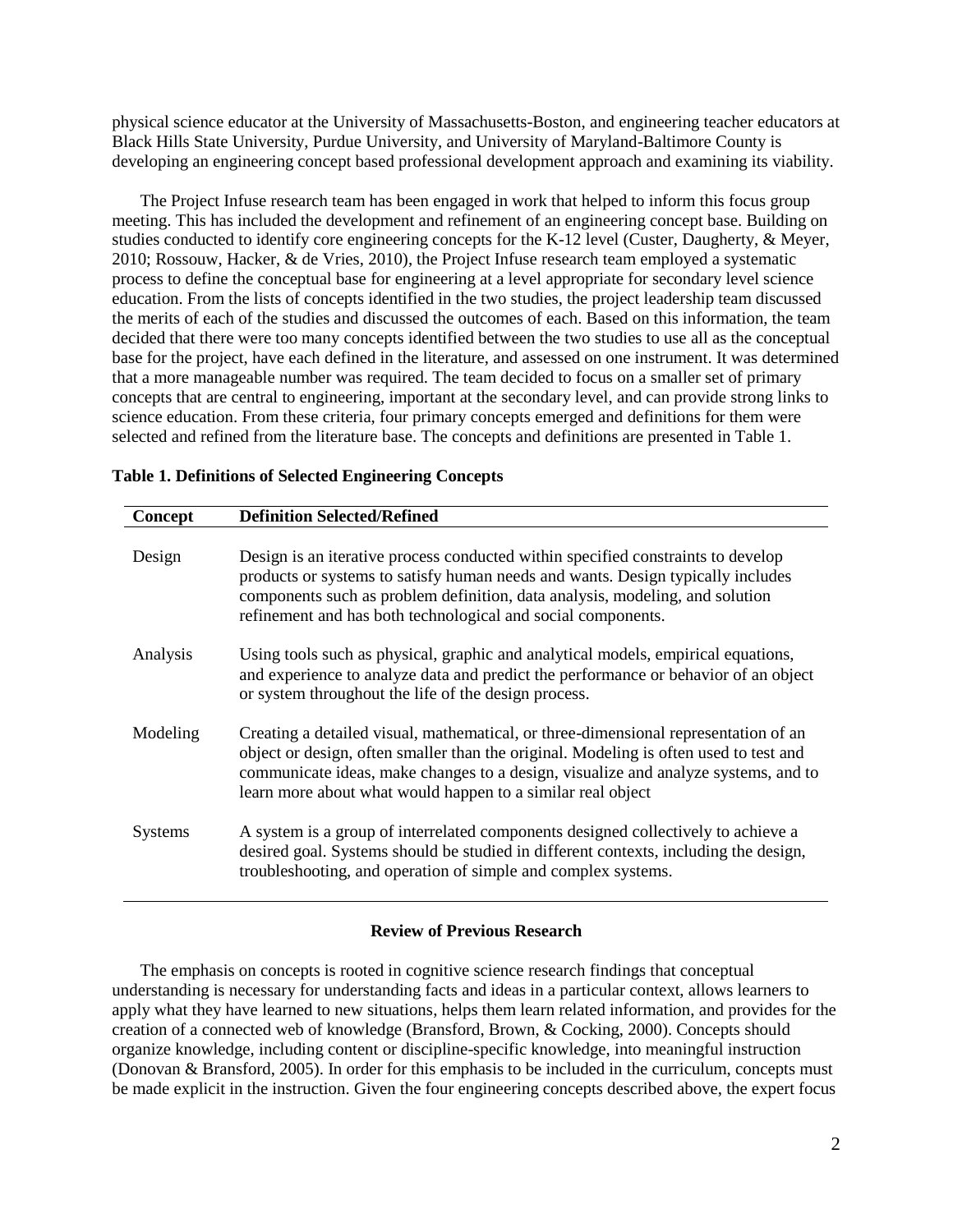group was convened to decide how best to infuse these concepts into the existing curriculum. However, it is important to note that previous work informed the discussion as well.

#### *Engineering Infusion*

Infusing engineering into the K-12 classroom has been approached from a variety of perspectives. Much of the focus has been on engineering design within technology and science education. Technology education is at the forefront of engineering education; incorporating into its disciplinary identity a focus on engineering. For example, the professional association for technology education recently changed its name to include engineering (i.e., the International Technology and Engineering Educators Association). Technology education, however, is not a part of the standardized testing program in schools, is often an elective, and does not even exist in all schools; these factors limit the number of students exposed to engineering education. Technology education programs typically have enough curricular flexibility to encompass a considerable variety of approaches to the infusion of engineering. As a result, there is a large range of variability in approaches to incorporating engineering in secondary technology education. There are two distinct philosophies: (1) a pre-engineering perspective that focuses on developing an engineering pathway for capable students; and (2) an engineering literacy perspective that views engineering knowledge as important for all students (Daugherty, 2009).

Science education is also undergoing reorganization to include a focus on engineering. The motivation for infusing engineering into science and possible approaches for doing so were discussed by Leonard and Derry (2011). They advocated a focus on engineering, basing their argument on student motivation, alignment with several learning theories (cognitive constructivism, social constructivism, and pragmatism), and education standards that have either explicitly called for engineering or have emphasized teaching science in authentic contexts. The New Generation of Science Standards also include engineering knowledge and skills (for more information see: http://www.nextgenscience.org/).

Much of the focus of infusing engineering into science education has been on teaching scientific concepts and processes, with an emphasis on scientific inquiry through the design of artifacts (i.e., Edelson, 2001; Harwood & Rudnitsky, 2005; and Rockland, Bloom, Carpinelli, Burr-Alexander, Hirsch, & Kimmel, 2010). Kolodner's (2002) Learning by Design is one such approach that situated science learning in the context of designing devices. The design challenges provided students with opportunities for scientific inquiry and the application of what they learned to the development of a solution. Fortus, Krajcik, Dershimer, Marx, and Mamlok-Naaman (2005) proposed a Design-Based Science (DBS) approach, which is "an inquiry-based science pedagogy in which new scientific knowledge and problemsolving skills are constructed in the context of designing artifacts" (p. 856). They developed three ninth grade instructional units that engaged students in design without any explicit instruction about design. A pre/post-test study of 92 students documented considerable gains in learning (Fortus, Dershimer, Krajcik, Marx, & Mamlok-Naaman, 2004).

Hmelo, Holton, and Kolodner (2000) described an approach to teaching middle school students about complex systems (in this case the respiratory system) through design. They argued that design activities are "well-suited for helping learners understand systems because of their emphasis on functional specification and their requirement that behavior be implemented" (p. 251). Given a set of constraints, designers must create a system or artifact in order to accomplish the desired functions. The functional requirements and iterations that occur in design afford opportunities for students to understand science concepts and apply those understandings to the design. This knowledge is often created through the design, construction, testing, and refinement of models. In order to design models, students "describe, predict, or explain some phenomena, which requires them to discuss and invent objects and their relations to each other as well as to consider functions and casual behaviors of the components in their model" (p. 252).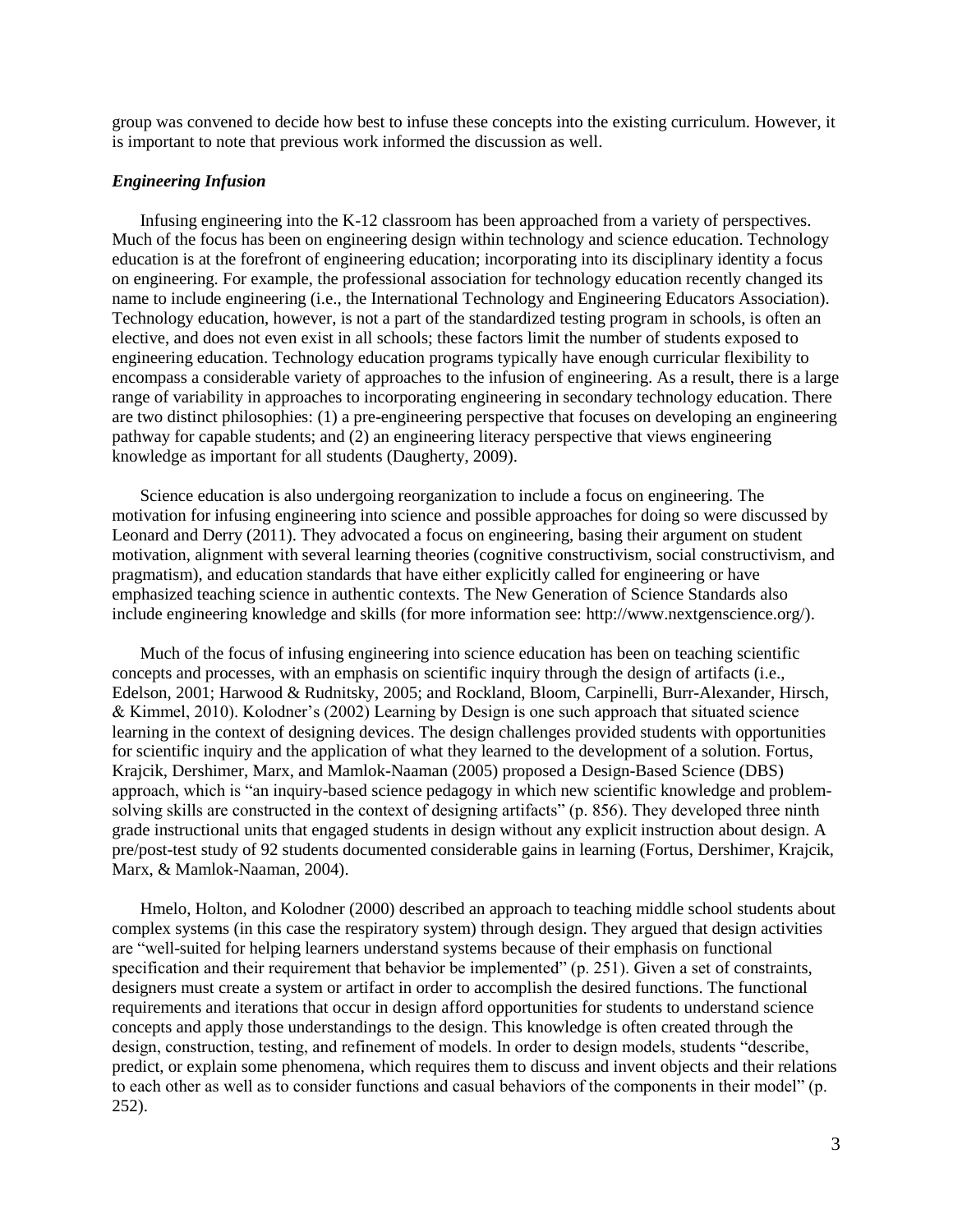#### *Approaches*

Infusing concepts into the curriculum can be approached in different ways from an instructional design perspective. Ryan, Gane, and Usselman (2011) reviewed two curriculum models for integrating engineering core concepts into science and mathematics curriculum: (a) project-based inquiry science (PBIS); and (b) integrated teaching and learning (ITL). The two models were compared using task analysis and a cognitive walkthrough based on learning outcome variables. The PBIS approach is based on a problem-based inquiry learning model, is designed as an entire curriculum, and focuses on experience prior to explanation. In contrast, the ITL approach provides explanations before the activity and may require less time because it is designed as individual units. The ITL approach explicitly identifies engineering concepts, while the PBIS approach makes no specific provision for a focus on engineering.

Others have outlined approaches or models for infusing engineering. The learning-for-use (LfU) model (Edelson, 2001) provided a set of learning activities intended to achieve learning objectives associated with design. These activities include construction and modification of knowledge structures, understanding goals, and structuring knowledge for future use. Kolodner (2002) described a set of strategies based upon the Learning by Design project. These included: (a) foregrounding the skills and practices; (b) reflective practicing; (c) establishing the need to use the skills and practices; (d) ritualizing the practice of important skills; and (e) establishing and enforcing expectations. Fontenot, Talkmitt, Morse, Marcy, Chandler, and Stennett, (2009) at the Texas Tech T-STEM Center created an engineering design process model to help science students distinguish engineering design from the scientific method. Their Frame model includes the following components: (a) frame the problem; (b) research the possibilities; (c) analyze the data; (d) model the design; (e) execute the design; and (f) evaluate – both formative and summative.

In their approach to engineering infusion, Leonard and Derry (2011) concluded that it was important to make the distinctions between science and engineering clear to students when infusing engineering. They outlined three areas where the distinctions can be made clear: (a) goals, (b) practices, and (c) knowledge. The goal of engineering is to meet human needs and wants and the goal of science is understand natural phenomena. With these differences, "come different beliefs and theories about the nature and limits of knowledge and its acquisition, as well as different norms for accepting assertions" (p. 6). In terms of practices, engineers engage in modeling and experimenting of the same kind used in scientific inquiry but with different qualities and purposes. Models in engineering need to explain the natural phenomena as they are intended to do in science. In terms of knowledge, within engineering, scientific (and mathematical) principles are necessary, as well as technological knowledge, which is described as "an intermediate form of knowledge between abstract scientific knowledge and specific device knowledge" (p. 7).

#### *Challenges*

In addition to describing the approaches to infusing engineering, authors describe the several challenges confronting this type of instruction, particularly within science education. For example, Leonard and Derry (2006) articulated what they called the tensions and tradeoffs associated with the inclusion of engineering into the K-12 curriculum. The most often-cited are the time required to include engineering in the already crammed curriculum and the focus on content not assessed on standardized tests. Kimmel, Carpinelli, Burr-Alexander, and Rockland (2006) also pointed out that the lack of instructional materials that integrate engineering and science. Many science textbooks do not include engineering and much of the K-12 engineering material needs to be redesigned to specifically address the science standards. However, as they pointed out, simply organizing a curriculum is not an adequate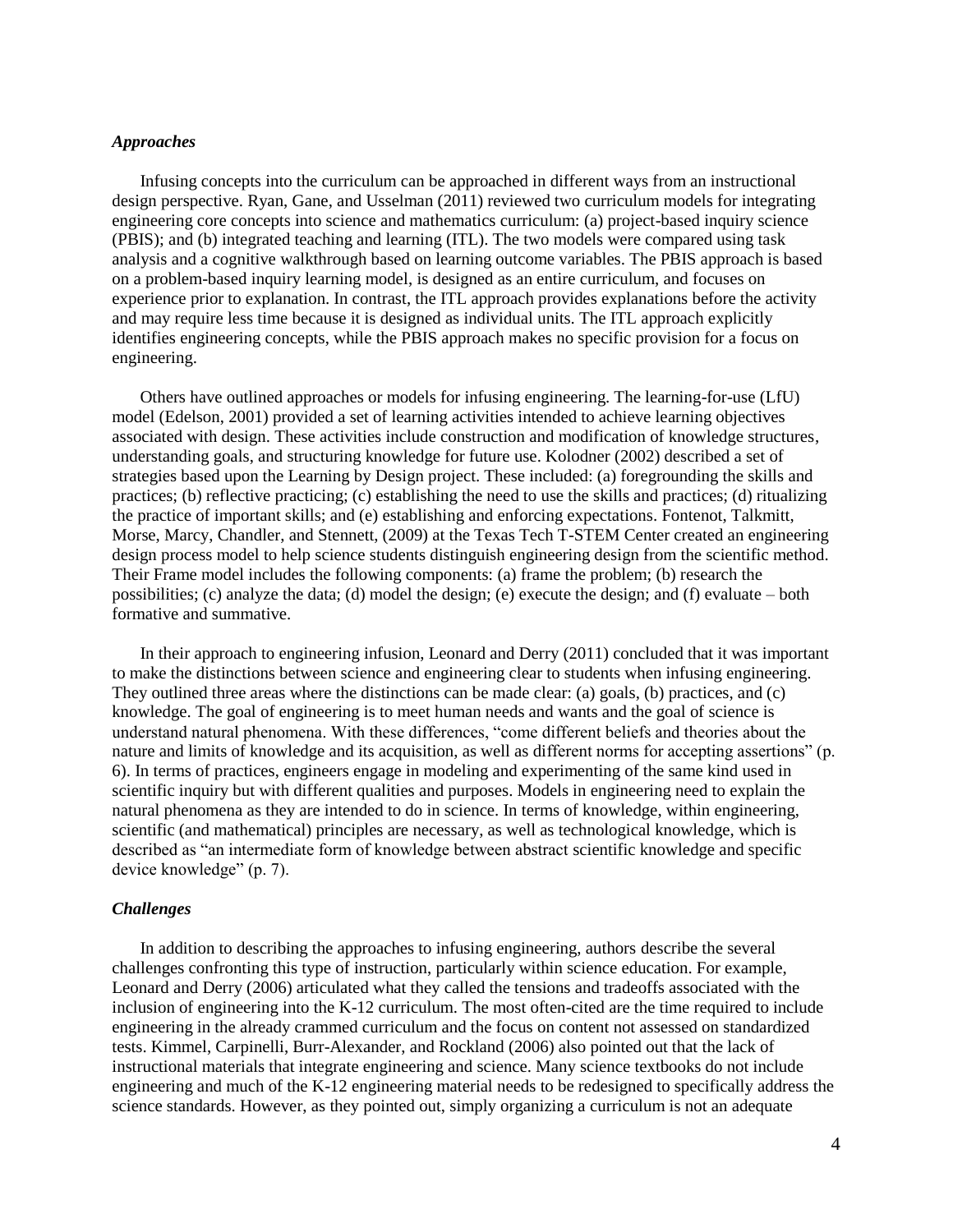intervention to insure the infusion of engineering. They suggested that the inclusion of engineering requires adequate preservice teacher preparation, professional development of current teachers, and recognition of the importance of aligning instruction with content standards so that students are prepared for standardized assessment tests.

Edelson (2001) argued that much of the challenge with infusing engineering into science has to do with the way science is traditionally taught; where content and inquiry skills are taught separately. In traditional science classrooms, "content is taught didactically through lecture, reading, and problem sets, and scientific practices are taught through structured laboratory experiments" (Edelson, 2001, p. 356). This traditional approach of focusing on the memorization of facts does not translate well either to inquiry or to engineering design. Hmelo, Holton, and Kolodner (2000) indicated that three tradeoffs need to be made in order to facilitate an effective approach. The first is finding a balance between having students work on the design and asking them to reflect on the learning. The second is learning how to integrate real world aspects without overwhelming the class with irrelevant details. The third is emphasizing understanding as more important than the task of completing the design activity.

Leonard and Derry (2011) argued that tensions arise in a design-based approach to science because of the epistemological differences between science and engineering. A distinct challenge of infusing engineering into science for the goal of learning science is that rarely "does a science concept appear in an isolated form that allows it to be studied discreetly – it operates in concert with multiple, intersecting science and technological concepts" (p. 45). There is tension between dealing with the abstract nature of science and the need to translate that into the concrete context of engineering. Engineering demands "an intermediate form of knowledge between the abstract and concrete" (Leonard & Derry, 2006, p. 414). A related tension is determining the appropriate level of complexity of an activity. This is particularly relevant when it comes to modeling as students have to determine which elements to include and which elements are optional.

Leonard and Derry (2011) offered suggestions for alleviating some of these challenges. The first is the development of instructional materials that identify common design variables that transfer from challenge to challenge and that provide for the learning of science through explanations of an artifact's behavior. The science knowledge may need to be recast so it is relevant to the design problem. They also suggested that time be allotted to the learning of both science and engineering. Engineering is not merely included as a vehicle for science learning but as important to understand as well. Finally, modeling, with the appropriate level of complexity, should be incorporated because "explicit attention to modeling can facilitate better links between the products under design and the science behind them" (p. 46).

Based on the literature reviewed, there is evidence of the desire for and benefits of including engineering in the K-12 classroom. A few approaches to infusing engineering into science have been identified with some of the commonalities being a focus on design and attending to the learning of science content. Attention to the gap between traditional approaches and an engineering-based approach; adequate teacher preparation to help navigate this gap; balancing the time investment with accomplishing the important (assessed) learning outcomes; and addressing the pedagogical concerns that are presented with an engineering approach are all important as well. However, a well-researched, specific model for infusing engineering concepts was not located in the literature, spurring the need for the focus group meeting.

#### **Expert Focus Group Meeting**

The expert focus group meeting was convened to provide specific approaches for the development of an instructional design process for the infusion of core engineering concepts. Fifteen participants were selected based upon their recognized expertise in pre-college engineering education and their experience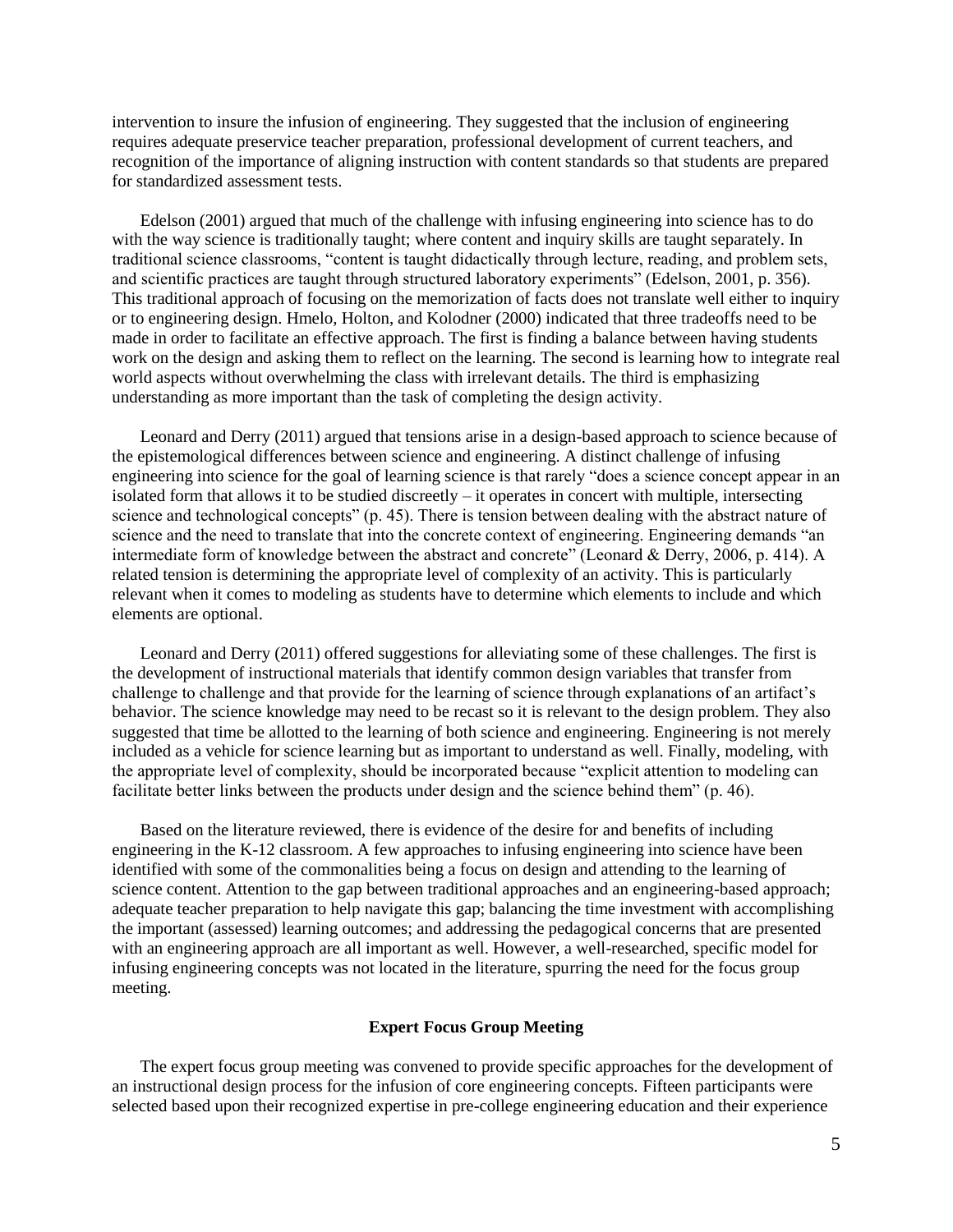developing and implementing pre-college engineering curriculum. The majority of the participants were science  $(n=5)$ , technology  $(n=3)$ , or engineering  $(n=2)$  faculty, administrators, and/or educational center directors/associates. A technology and engineering education high school teacher, a technology education graduate student, a science education post-doctoral student, and a program evaluator with expertise in K-12 STEM education also participated. The assumption was that the participants' experience with K-12 engineering education provided a strong base to offer guidance in the development of an approach for infusing engineering concepts. It was also assumed that those selected understood the engineering concepts sufficiently to be able to teach them and infuse them into instruction.

In advance of the meeting, participants were asked to read a narrative describing the process by which the four engineering concepts (design, analysis, systems, and modeling) were identified and defined. They were also asked to consider how the concepts could be integrated into instruction by considering the following questions:

- How should the infusion process be enacted in order to ensure appropriate content coverage and assessment?
- What concepts should be infused and how should these be selected?
- Can engineering concepts be infused into all lessons or do they need to be of a certain type (e.g., a design scenario)?
- What is the inter-relationship between infused engineering concepts and the content and experiences included in the lesson?

During the eight hour meeting, spread over two half-days, the participants were guided through a series of discussions to elicit elements for the creation of a model and descriptions of effective procedures for infusing the four engineering concepts (design, analysis, systems, and modeling) into instruction. The discussion was rooted in specific exemplar instructional units. Three exemplar curriculum projects that include a focus on engineering were presented: (a) the *INSPIRES* curriculum, (b) an algae farm module (developed at the Center for Innovation in Engineering and Science Education at Stevens Institute of Technology), and (c) the *Active Physics* curriculum. The curriculum developers presented the overarching goals of their curriculum and their approach to engineering.

The *INSPIRES* module requires students to design a heart-lung system after developing the associated knowledge and skills. The algae farm module asks students to design a device and/or process that will feed the combustion gases from a burning candle into an aquatic environment to model the use of stack gases from fossil fuel burning power plants to provide carbon sources for full size algae farms. The *Active Physics* module entitled "Electricity for Everyone" begins with a scenario where team members are part of an organization "Homes for Everyone." The purpose of the organization is to address housing and electricity needs in areas throughout the world.

The discussions at the focus group meeting were documented through observation notes and artifacts from the meeting. In addition to the researcher, three participants agreed to keep notes during the meeting to ensure adequate coverage of the discussion. Three other participants were designated to serve as rapporteurs, who presented their summaries and impressions of the discussions at the end of the session. These summaries were also captured to complete the record of the conversations.

#### **Results**

The results of the expert focus group meeting are grouped according to the research questions that guided the study. Notes captured by the researcher and the three participant note takers were read and relevant issues related to the research questions were noted. These are summarized below.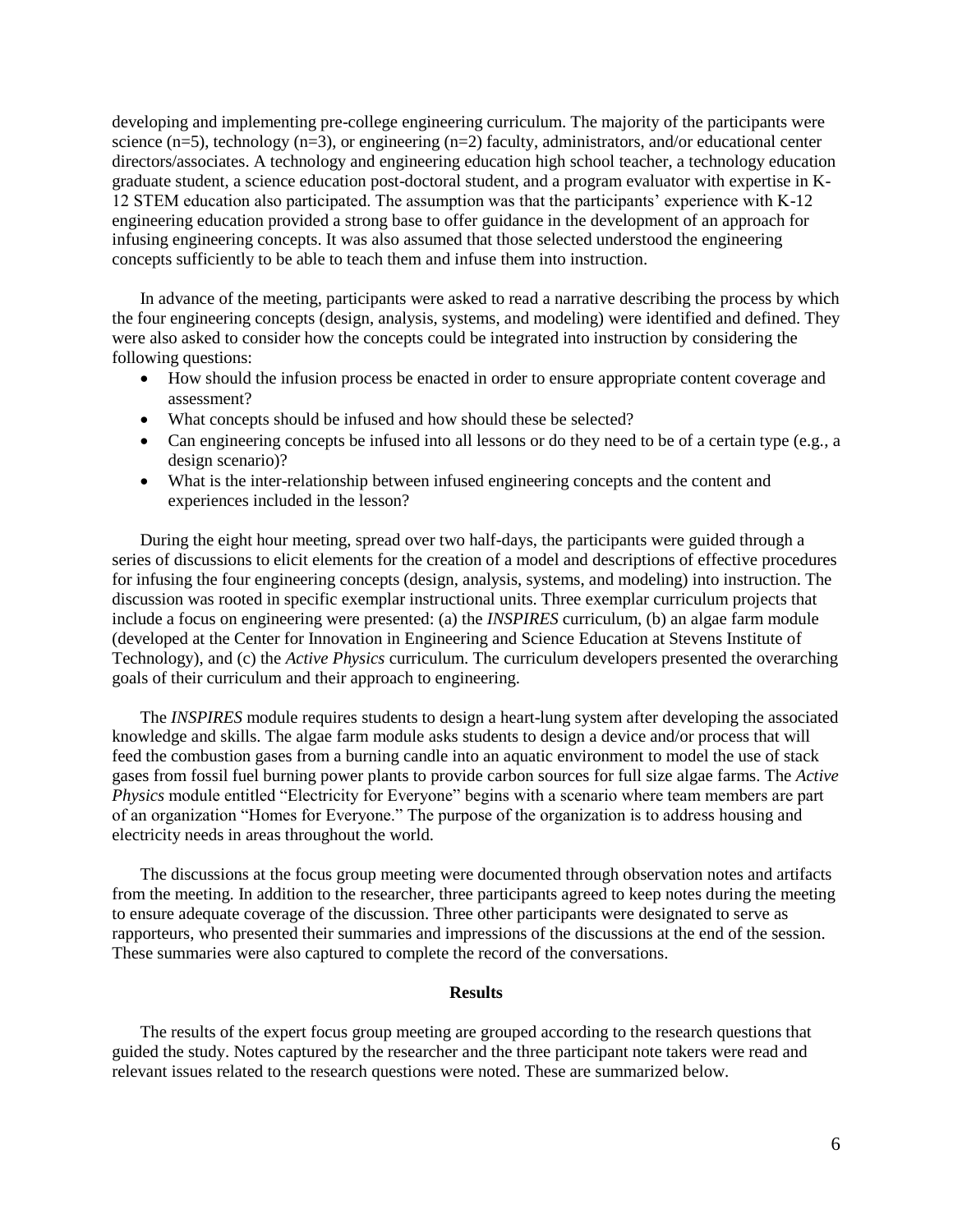#### *RQ. 1 – Engineering Concept Infusion*

The first research question asked what it meant to infuse a lesson with the engineering concepts. The intention was to investigate the approaches taken by the expert participants in infusing engineering at the K-12 level in order to identify best practices or strategies. Several of the issues discussed related to the meaning of infusing engineering into instruction. These issues were grouped into two primary themes concerning the meaning of engineering concept infusion: (a) engineering as a distinct way of thinking; and (b) engineering concepts as the "tools" for infusion.

Several of the participants discussed the meaning of engineering in the K-12 environment as a "way of thinking" or engineering practices as "habits of mind." One participant described engineering as the mental models that engineers have for organizing information and approaching problems. The disciplinary distinctiveness of engineering as compared to science was described by participants over the course of the meeting. Many of the participants believed it was important for teachers and students to understand what it means to "do" science and "do" engineering; as well as how the two fields are similar and how they differ. Their connections and overlapping areas should be reflected upon throughout the learning process. One participant suggested that a Venn diagram might be created to characterize the primary features of both fields.

On several occasions throughout the meeting, participants identified tools for infusion. For example, one participant suggested that inquiry and design are tools and that students should learn how to decide which tool is needed in problem solving. This decision is dependent both upon the problem and upon the purposes for solving the problem. For example, students can engage in inquiry as a method to collect data in solving a design problem; using both tools in the same context. The consensus among the participants was that design is crucial to engineering and should be the focus of infusion. Using an engineering approach implies approaching problems in a specific way, one that is informed by a general design process. One participant described it as a way to approach ill-defined and ill-structured problems and another offered the definition of engineering as design within constraints. Problem based learning was mentioned during the discussion, with the expectation that engineering could offer design contexts for a problem based approach to instruction.

The participants also discussed the importance of the four engineering concepts (design, analysis, systems, and modeling) as providing students with the language and tools for an engineering approach. These were discussed as key building blocks for students to navigate design-based problems. Teaching the engineering concepts in abstraction misrepresents the integrative and robust nature of engineering; thus they should be embedded in the design challenges. For example, modeling and systems were discussed as being particularly important to engineering infusion because they provide strong connections to science content learning and engineering applications. Although some of the participants questioned whether engineering should be reduced to only four concepts, the majority of the participants believed these (and perhaps other) engineering concepts should be elicited from the design context so students are able to transfer learning outcomes from one context to another.

#### *RQ. 2 – Implications*

The second research question focused on the implications of infusing engineering concepts into instruction. This question attempted to target the key elements of an approach toward infusing engineering and was the primary focus of the discussion. Several implications were identified by the participants throughout the meeting. These were summarized into two main themes: (a) the purpose and value-added component of engineering infusion; and (b) general approaches for engineering infusion.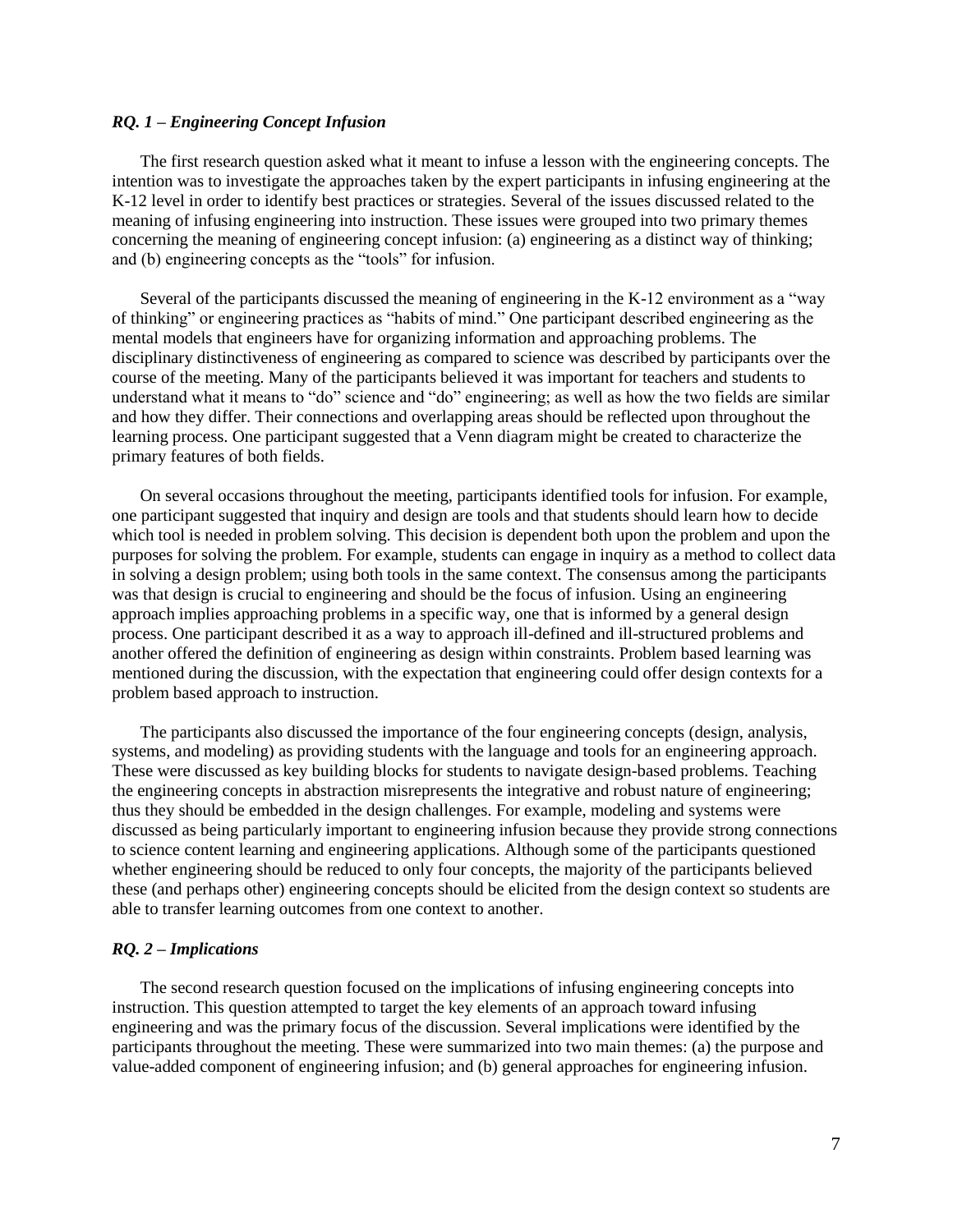An important implication for engineering infusion is determining the educational purpose of engineering. Purposes may range from offering authentic problems as a way of engaging students to the utilization of engineering practices as a means of providing a context for the science content that students are expected to learn. While these goals may co-exist, most of the participants believed that the intended purpose for including engineering has a direct impact upon how it is infused into the instruction. Indeed, they thought that the specific connections should be explicitly pointed out to students.

Related to the purpose of infusing engineering, the issue of the value-added component was discussed in terms of the learning gains offered by an engineering approach. In order to include engineering into existing instruction a tradeoff or balance between the time it takes to infuse engineering vs. the learning and engagement gained by such a lesson must be articulated. The payoff from engineering infusion must accompany any discussion of including engineering into existing instruction, according to a majority of the participants.

In terms of specific approaches for engineering infusion, engineering design was identified as key to infusion. It is important that design challenges be realistic and of appropriate size and scope. Two broad approaches to this were described during the meeting. These approaches differed in the sequencing of the content and design component. One approach was to teach the content associated with the design activity to scaffold the learning, equipping students to tackle the design problem. The science content is in place before students engage in the design challenge and the design problem is closely connected to the science content. The opposite approach is to begin with the design context or problem and elicit the key concepts and content knowledge components as the students progress through the design problem. Several participants described this approach as "just in time" learning or a "utilitarian" approach to teaching where concepts are taught when they are needed and at the depth necessary to progress with the engineering design problem.

There was no consensus as to which of these approaches is better; instead, participants expressed a general belief that the choice is dependent on the identified purpose for including the engineering. In terms of the model units that were presented, the science-based engineering units generally followed the first approach (science content followed by a design challenge), while the engineering-focused unit was situated in the engineering context and allowed students to build their content knowledge as they progressed through the problem solution. However, there was a general belief that it is important for students to reflect and be able to graphically represent (i.e., a concept map) their progress. This approach could provide an entry point for students to describe the engineering and science components of their process describing the tools they used to solve the problem and the learning outcomes that resulted.

The idea of an "entry point" is one of the key elements of infusing engineering. Particularly when working with existing instruction, infusing engineering begins with the identification of entry points so it can be introduced in a meaningful and natural way that leverages the necessary learning outcomes. Once these entry points are identified, either the engineering concepts or design challenge can be included into the instruction. The balance of the engineering component and the content knowledge pieces must be negotiated given the educational goals of the lesson. However, it is important that the engineering concepts are explicitly taught as a part of the lesson so students build those engineering habits of mind.

Finally, an important implication that was highlighted during the meeting was the development of "intermediate" knowledge and skills so students can navigate the design challenge. For example, when the design context requires mathematics and calls for the creation of artifacts, it is important that the instruction scaffold the learning and development of these knowledge and skills. Participants described this as the development of "craft skills" and the "technological know-how" so that students are able to implement the design challenge sufficiently. If students are to be expected to develop and create a solution to a design problem, they need to be provided the skills necessary to do so.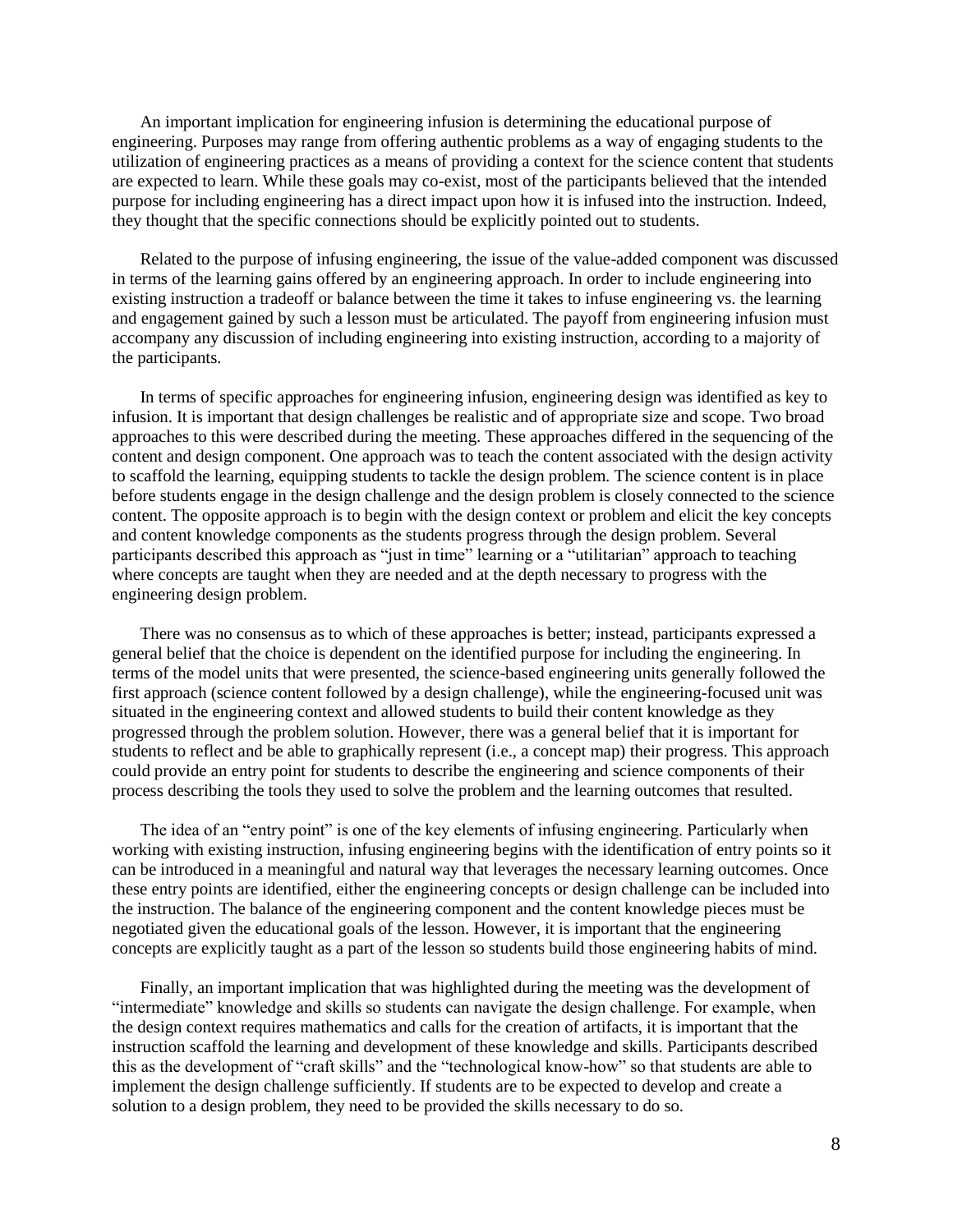#### **Conclusions**

Based upon the presentations and discussions during the expert panel meeting, several conclusions were generated. Although a specific model was not developed, characteristics for infusing engineering concepts were identified. These characteristics were that:

- Infusion must begin with specific learning goals in mind and the identification of entry points or "portals" for infusing an engineering approach. These entry points are places in the instruction where engineering can be incorporated in ways that further the targeted learning outcomes at the appropriate scope and depth.
- Once entry points are identified, the next step is to recast or develop the lesson as a design challenge. The design challenge should deliver and reinforce the important content outcomes and provide opportunities for students to develop the necessary "intermediate" knowledge and skills.
- Throughout the learning experience the infused engineering concepts need to be explicitly taught so students develop engineering "habits of mind" and reflect on what it means to "do" engineering (as compared to "doing" science). These elements should transfer from one design challenge to other design challenges.

Engineering design challenges as the focus of infusion is another important conclusion from the expert panel meeting and within the related literature. This calls to question what is an appropriate engineering design challenge for the secondary level and how is it best implemented in the classroom. The NCETE recently published a report generated from two caucuses that were convened to discuss guidelines for the selection and development of engineering design challenges suitable for 9-12 grade students (Householder & Hailey, 2012). In addition to articulating the goals for and the challenges associated with engineering design challenges, the report included nine steps for selecting and implementing engineering design challenges. These steps include: (a) identifying the need or problem; (b) researching the need or problem; (c) developing possible solutions; (d) selecting the best solution; (e) constructing a prototype; (f) testing and evaluating the solution; (g) communicating the solution; and (h) redesigning; and (i) finalizing the design. Important to note is in the selection of the need or problem so that it is connected to student interests so that learners "own the problem" (p. 22); it is authentic and real; and it is relevant to the goals and objectives of the course. Another important component of engineering design challenges offered in the report is the need to construct a prototype because it becomes a "tangible artifact of the design" (p. 26) and can be then tested and evaluated enabling another important component: redesign. Throughout the engineering design process, it is important that students reflect on their product and process and make communicate these outcomes.

Finally, another conclusion from the meeting was the importance of appropriate teacher professional development. Several of the participants returned to this issue throughout the meeting and offered suggestions for preparing teachers to implement engineering into their classrooms. These suggestions were:

- Address the rationale and reasons for learning this type of approach from the teachers' perspectives. Teachers must invest time and effort to include engineering in their curriculum. Without strong drivers, such as state standards and administrative pressure, teachers need to be motivated via other means. These might include student motivation and evidence of improved student learning on standardized tests.
- Focus as narrowly as possible on how to infuse engineering.
- Provide examples and models of what this approach "looks like" and plenty of opportunities and time for teachers to try this approach before they implement it with students.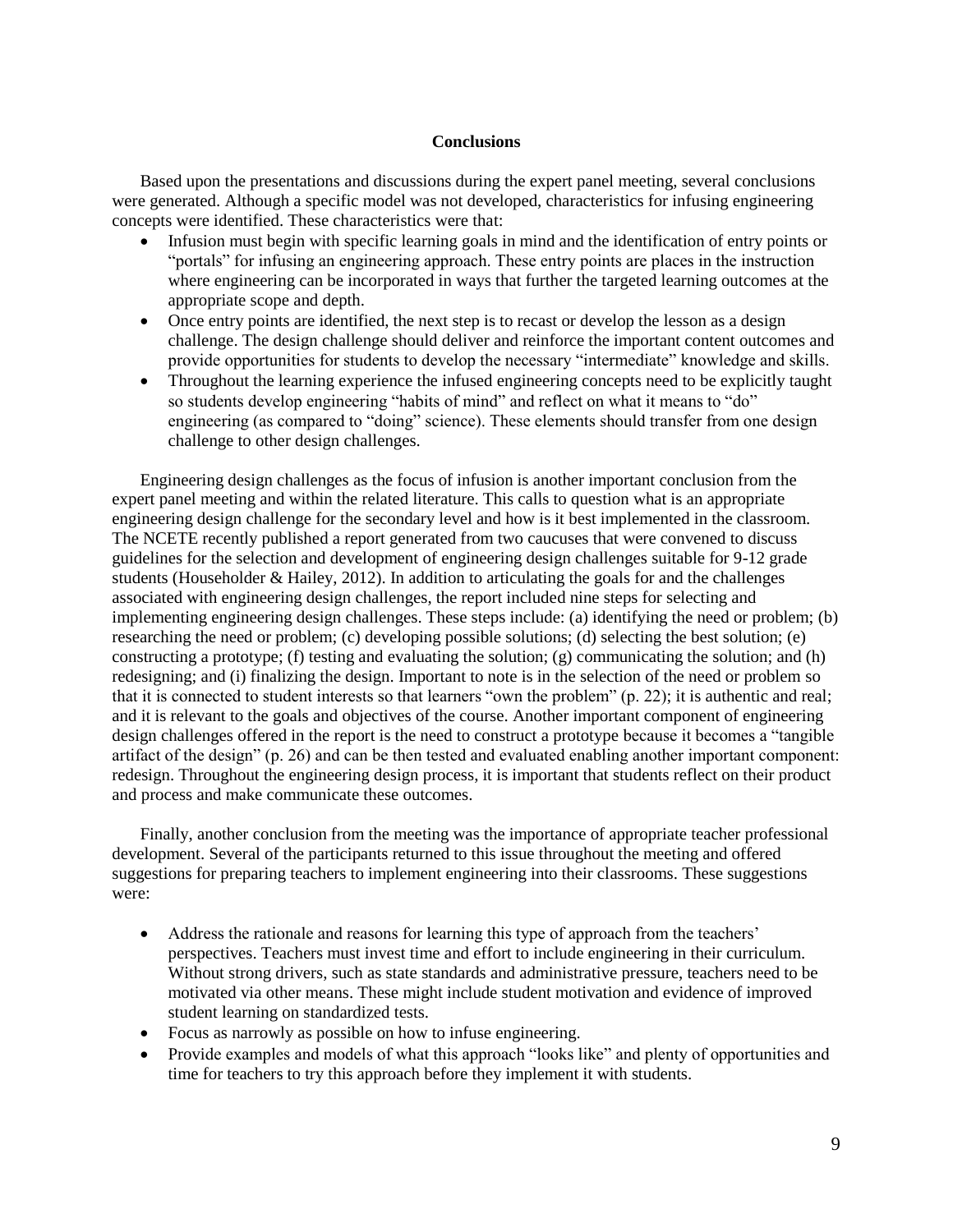• Include master teachers, who have successful experiences infusing engineering, on the professional development team. These experienced practitioners can provide an "on the ground" perspective on this innovative approach.

The importance of teacher preparation was echoed in the research base, as well. For example, Hmelo, Holton, and Kolodner (2000) identified teacher comfort as the biggest challenge to a design approach to science (in this case the LBD approach). Kolodner (2002) described important implications for teacher professional development: (a) teachers need to experience the curriculum as their students will, including the construction-based activities; (b) teachers need to understand the cycles and rituals involved in the approach (iteration, reflection, and redesign); (c) teachers need help learning the engineering content; and (d) teachers need guided experiences trying out design challenges with students. Leonard and Derry (2011) outlined key implications for preparing teachers to teach engineering. They commented that teachers "must become aware of the interactional relationship between science and engineering (as distinct but interrelated domains) and how their relationship, similarities, and differences may play out in the design-based science classroom" (p. 46). Teachers must have a depth of subject matter knowledge in science and technology, because this approach challenges teachers' science content knowledge and their technological skills. Teachers also need assistance in developing the ability to engage in and teach modeling skills.

The Infuse Project (NSF Award ll58615) was funded to help address this problem by developing and researching science teacher learning through an innovative approach to professional development that is engineering concept-driven. That project is focused on the infusion of engineering concepts into life science and physical science through teacher professional development. The present study, which is the subject of this report, addressed issues that needed clarification in order to inform the development of the protocol to be used in the major investigations of Project Infuse. The results and conclusions described above will be of assistance to the Project Infuse staff as they design and implement their study.

#### **References**

- Bransford, J. D., Brown, A. L., & Cocking, R. R. (Eds.). (2000). *How people learn: Brain, mind, experience, and school*. Washington, DC: National Academy Press.
- Cantrell, P., Pekcan, G., Itani, A., & Velasquez-Bryant, N. (2006). The effects of engineering modules on student learning in middle school science classrooms. *Journal of Engineering Education*, *95*(4), 301- 309.
- Custer, R. L., Daugherty, J. L., Meyer, J. P. (2010). Formulating a concept base for secondary level engineering: A review and synthesis. *Journal of Technology Education*, *22*(1), 4-21.
- Daugherty, J. L. (2009). Engineering professional development design for secondary school teachers: A multiple case study. *Journal of Technology Education*, *21*(1), 5-19.
- Daugherty, J. L., & Custer, R. L. (2012). Secondary level engineering professional development: Content, pedagogy, and challenges. *International Journal of Design and Technology Education, 22*(1), 51-64. doi: 10.1007/s10798-010-9136-2
- Donovan, M. S., & Bransford, J. D. (2005). Introduction. In M. S. Donovan, & J. D. Bransford (Eds.). *How students learn: History, mathematics, and science in the classroom* (pp. 1-28). Washington, DC: National Academies Press.
- Edelson, D. C. (2001). Learning-for-use: A framework for the design of technology-supported inquiry activities. *Journal of Research in Science Teaching*, *38*(3), 355-385.
- Fontenot, D., Talkmitt, S., Morse, A., Marcy, B., Chandler, J., & Stennett, B. (2009). Providing an engineering design model for secondary teachers. Paper presented at the Frontiers in Education Conference, San Antonio, TX.